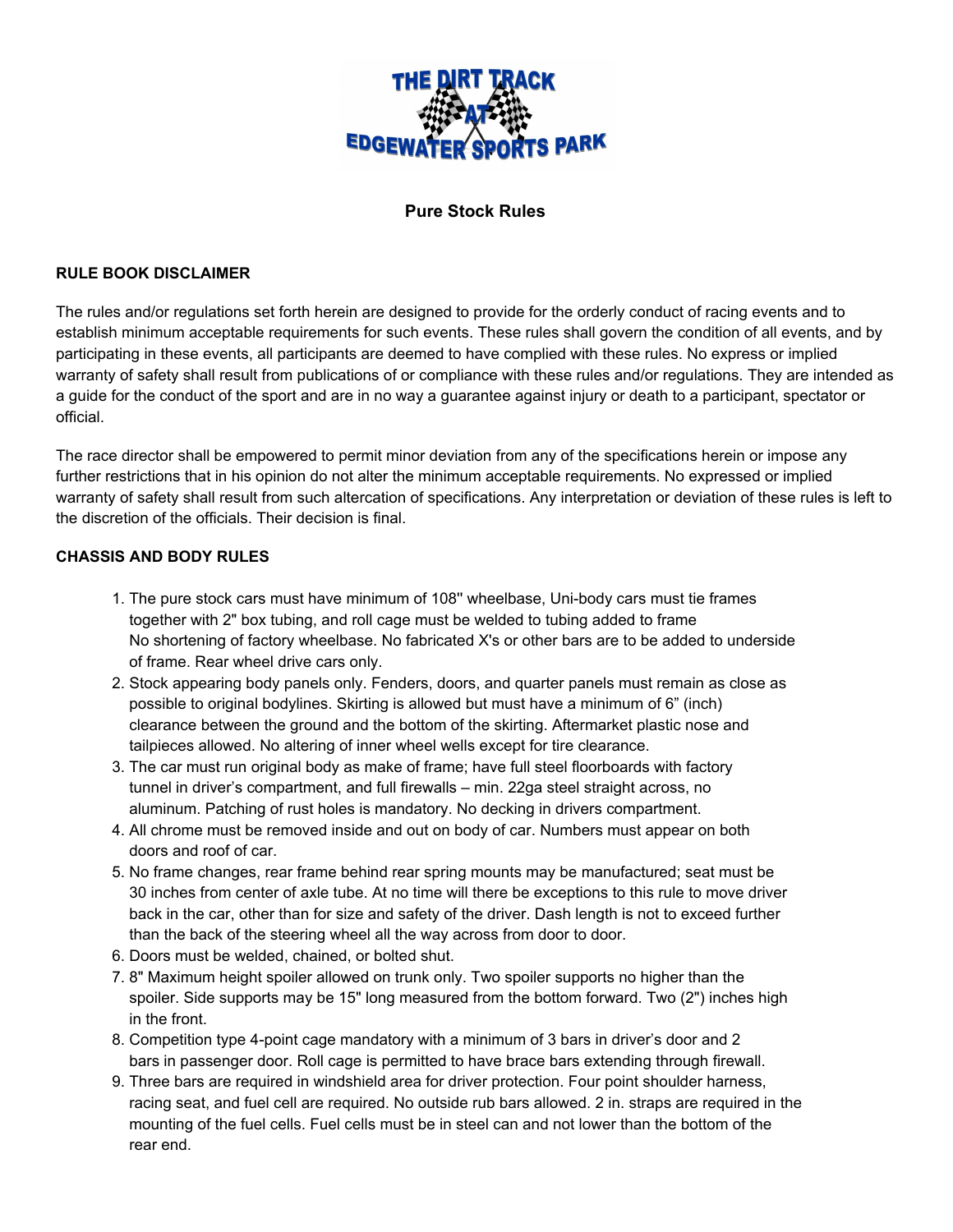- 10. Stock bumpers front and rear. Aftermarket nose and tailpieces allowed. Rear must be enclosed. Fabricated bumpers may only be used if covered with an aftermarket nose and tailpiece. A hoop is allowed on front and rear bumper. Support braces to front hoop can be run to frame but must be within 1 in. proceeding no further back than the radiator. Rear hoop can be braced inside trunk to frame. Bumper ends may be cut, but must be capped.
- 11. No mirrors allowed. Minimum 3-wheel brakes. No brake adjusters or shutoffs.
- 12. Fire extinguishers are mandatory. Two drive shaft hoops are mandatory. Drive shafts are to be painted white. Driver must have a full fire suit and a full-face helmet.
- 13. If battery is in driver's compartment it must be enclosed in a marine type box with a lid.
- 14. All weights must be painted white with car number. Weight must be mounted with bolts to the frame or roll cage. Not on top of roll cage or on rear bumper.
- 15. Hole is allowed in hood for air cleaner.

### **SUSPENSION**

- 1. All suspension parts must remain in stock location. Racing springs are allowed. Jack bolts on rear only, adjustable buckets on front, no jack bolts on front. NO heim ends.
- 2. Non-adjustable, non heim racing shocks are allowed. Only one shock per wheel.
- 3. Shocks must be mounted in original stock location. Stock A-frames only, no modifications.
- 4. On leaf spring cars, stock spring location on front, adjustable length spring shackles on rear, spring must be straight, no sliders and no lowering blocks.
- 5. Nothing attached to rear end of car other than stock components.
- 6. Coil spring cars must have coils tethered.

# **TRANSMISSION AND REAR-ENDS**

Transmission and rear-end must be stock for make and model of car. Ex. G.M. to G.M - Ford to Ford- Mopar to Mopar.

#### 1. Transmissions:

Automatic:

- a. Automatic transmission must retain torque converter. No in-out boxes
- b. No aftermarket powerglide, Tucker or TCI
- c. Transmission must be in an OEM or OEM replacement case.

Manual:

- a. Any manual-type transmission must be in an OEM or OEM replacement case.
- b. For manual-type applications only, an external steel and/or aluminum, single or multi-disc clutch inside an explosion proof steel bell housing will be permitted. The bell housing must be a minimum 270 degrees around top of clutch/flywheel area. No couplers.
- c. Special purpose, aftermarket type racing transmissions will not be permitted.
- 2. Must start under own power. Must idle in all gears, Tech official has the right to drive any car to check the transmission at any time.
- 3. Stock location on rear-ends and stock rear-end control arms. No lengthening or shortening of control arms. All bars must be mounted in same location on both sides. One hole per mount on frame and rear end. No adjustments or slots. Rubber bushings only. NO heim ends.
- 4. 9" Ford rear-ends are optional in ALL cars.

# **WHEELS AND TIRES**

- 1. 15 in. maximum tire height, 60 or 70 series tires. mud and/or snow tires will not be permitted. Ump Hoosier mod tires, D,A,H are allowed. .
- 2. Maximum 8 in. wheels, Right side white spoke wheels with 1 in. lug nuts required. Wheel safety will be strictly enforced. Wheel studs must extend 1" from center of wheel. No stock length studs allowed.
- 3. No lightweight aluminum wheels. Outer beadlocks only, allowed on all four corners.